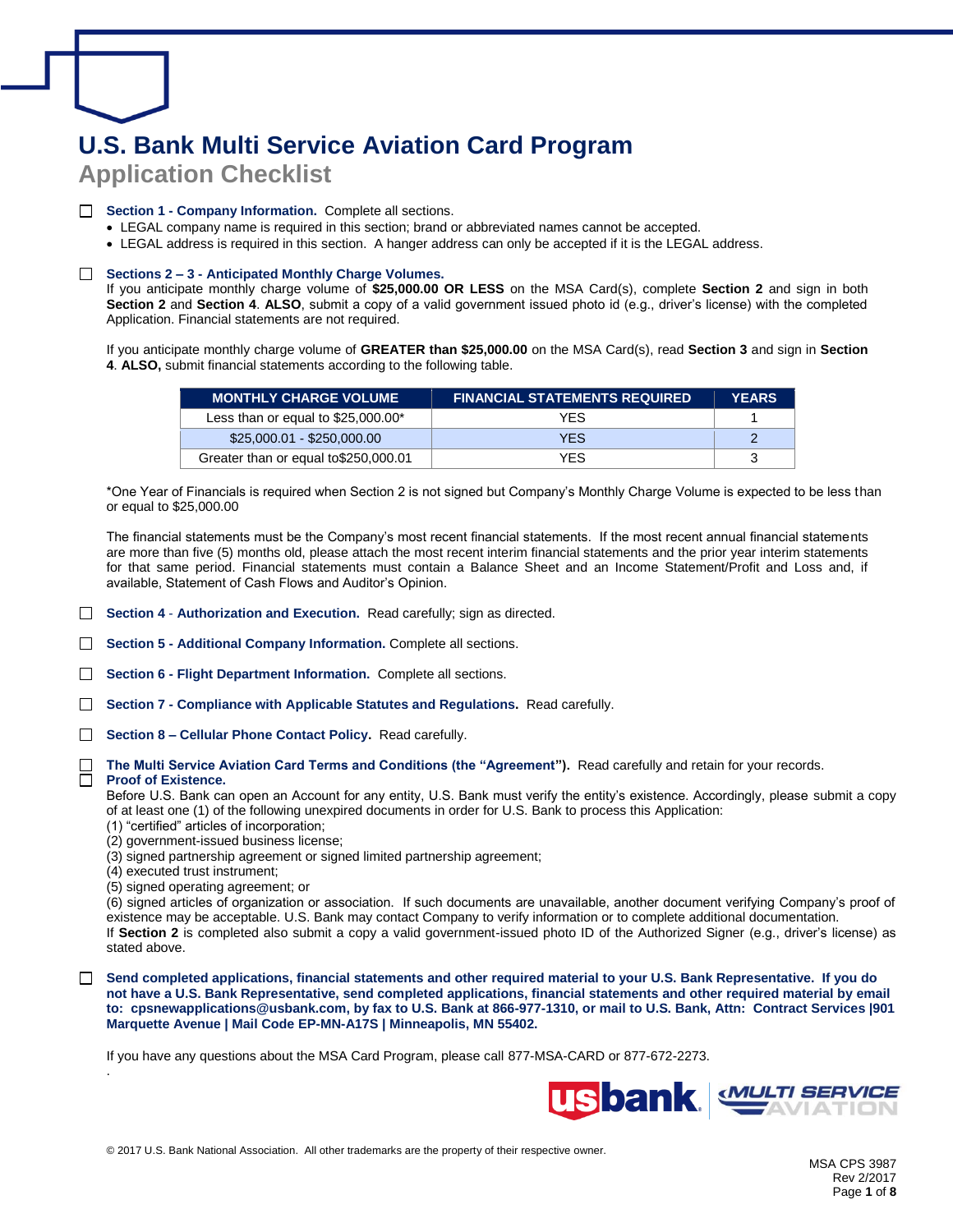# **Application U.S. Bank Multi Service Aviation Card Program**

## Section 1 – Company ("**Company**") Information.

| Company's Legal Name (As Stated on Company's Legal Documents)                                                                      | Federal Tax ID                      |
|------------------------------------------------------------------------------------------------------------------------------------|-------------------------------------|
| Doing Business As ("DBA"), if any. Please list all DBAs.                                                                           |                                     |
| Company Name To Be Embossed On Card(s) (Limit To 25 Letters And Spaces.)                                                           | Date Company Established (MM/DD/YY) |
| Company Physical Address (PO Box Not Acceptable; Hanger Address Acceptable only if it is the Address on Company's Legal Documents) |                                     |
| City<br>State                                                                                                                      | Zip Code                            |
| <b>Contact Name</b>                                                                                                                | <b>Contact Title</b>                |
| <b>Contact Phone Number</b>                                                                                                        | <b>Contact Fax Number</b>           |
| Email Address (to contact Company regarding the processing of this Application)<br>\$                                              | <b>Website Address</b>              |
| Anticipated Monthly Charge Volume                                                                                                  |                                     |

## Section 2 - Anticipated Monthly Charge Volumes \$[25,000.00](https://25,000.00) or Less. Please complete the section below and sign in Section 4.

| Printed Name Of Authorized Officer<br>Printed Title of Authorized Officer                                                                                                                 |               |                                                                                                                                                                                                                                                                                                                                                                                                                                                                                                                                                                                                                                                                                                                                                                                                                                                                                                                                           |
|-------------------------------------------------------------------------------------------------------------------------------------------------------------------------------------------|---------------|-------------------------------------------------------------------------------------------------------------------------------------------------------------------------------------------------------------------------------------------------------------------------------------------------------------------------------------------------------------------------------------------------------------------------------------------------------------------------------------------------------------------------------------------------------------------------------------------------------------------------------------------------------------------------------------------------------------------------------------------------------------------------------------------------------------------------------------------------------------------------------------------------------------------------------------------|
| Home Phone Number                                                                                                                                                                         | Date Of Birth | Social Security Number                                                                                                                                                                                                                                                                                                                                                                                                                                                                                                                                                                                                                                                                                                                                                                                                                                                                                                                    |
| Home Physical Address (PO Box Not Acceptable)                                                                                                                                             |               |                                                                                                                                                                                                                                                                                                                                                                                                                                                                                                                                                                                                                                                                                                                                                                                                                                                                                                                                           |
| City                                                                                                                                                                                      | State         | Zip Code                                                                                                                                                                                                                                                                                                                                                                                                                                                                                                                                                                                                                                                                                                                                                                                                                                                                                                                                  |
| be used for business purposes only and not personal, family, or household purposes.<br>In witness whereof, Authorized Officer has executed this Application and agrees to this Section 2. |               | l, as the above named Authorized Officer, (a) request that U.S. Bank issue a Multi Service Aviation Card ("Card(s)") and account ("Account(s)") to<br>designated employees/applicants in the future; (b) authorize U.S. Bank to verify my employment and income history and all other information I have<br>provided, and to obtain information about me from other creditors, credit bureaus, third parties, and federal or state records for use in assessing my<br>personal credit worthiness in connection with U.S. Bank extension(s) of credit to Company under the Agreement; (c) agree to be jointly and severally<br>liable to repay any and all transactions charged to any and all Accounts, plus fees or other charges, according to the terms of the Agreement; (d)<br>authorize U.S. Bank to share information about its experiences with me with U.S. Bank affiliates and credit bureaus; and (e) agree that Accounts will |
| (month)<br>(day)                                                                                                                                                                          | (year)        | BY:                                                                                                                                                                                                                                                                                                                                                                                                                                                                                                                                                                                                                                                                                                                                                                                                                                                                                                                                       |

Printed Name of Authorized Officer Signature of Authorized Officer Signature of Authorized Officer



 MSA CPS 3987 Rev 2/2017 Page **2** of **8**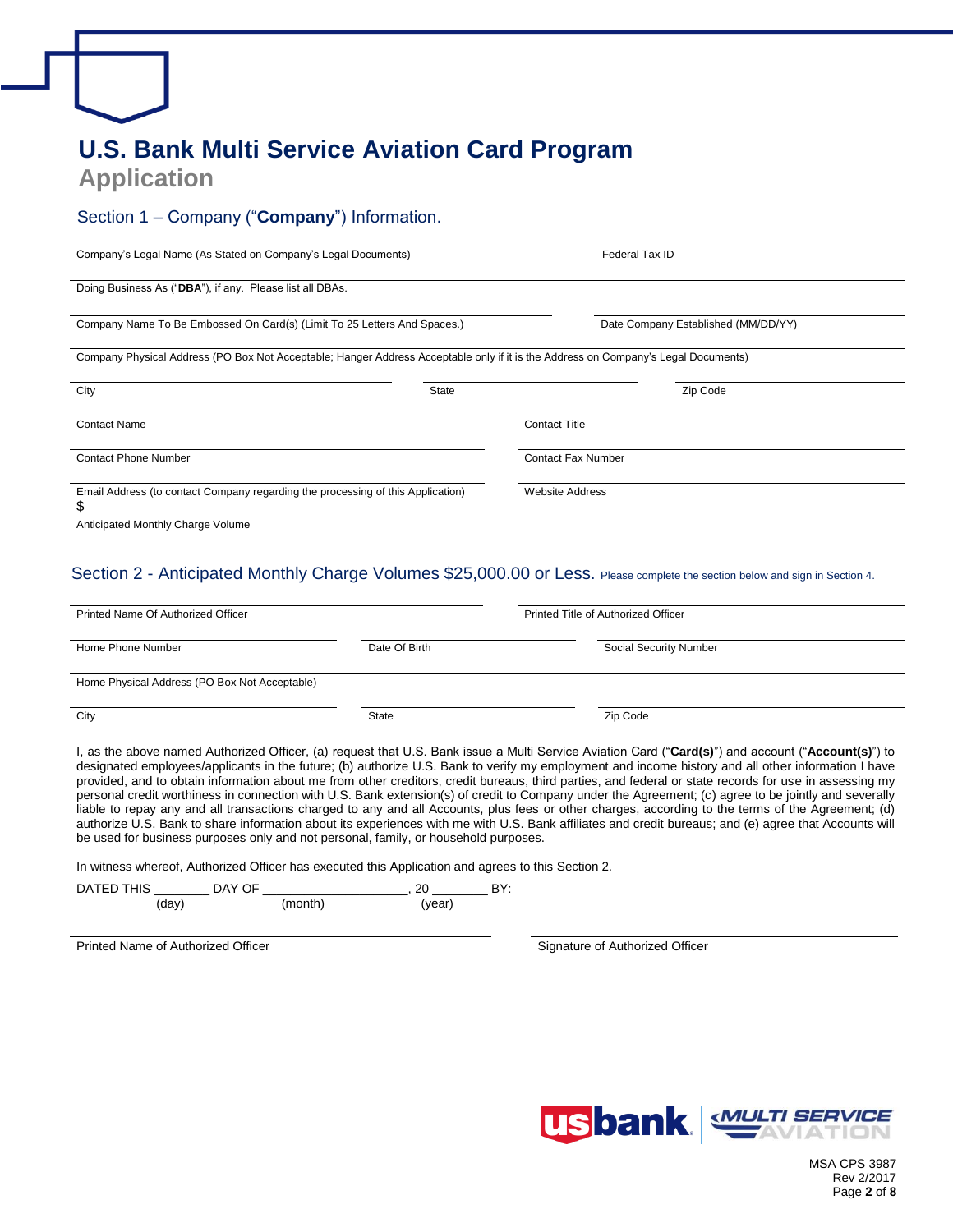### Section 3 – Anticipated Monthly Charge Volumes Greater than [\\$25,000.00](https://25,000.00). Please read below and sign in Section 4.

 By completing this Application, Company acknowledges and agrees that: (a) all information provided in this Application is true, complete and accurate and Company has the authority to provide such information and complete such Application; (b) Company requests that U.S. Bank establish an Account in the name of Company and issue Cards in accordance with the Agreement; (c) U.S. Bank will review this Application and may, at its sole discretion, grant such request, but that U.S. Bank is under no obligation to do so; (d) Company will be bound by the Agreement upon signing this Application; and (e) U.S. Bank is authorized to investigate, obtain, and exchange reports and information regarding this Application and any resulting Accounts with credit reporting agencies and other parties with legitimate business needs for such reports or information. If this Application is approved, Company and U.S. Bank agree that the Agreement attached to this Application will constitute the entire agreement between Company and U.S. Bank.

## Section 4 - Authorization And Execution.

 Company certifies to U.S. Bank that the person executing this Agreement (1) is authorized by Company in accordance with its organization rules and applicable law to bind Company to this Agreement, (2) has the authority to incur Debt in the name of Company, (3) is an officer of Company, and (4) is acting in his or her capacity as an agent of Company.

 The signer represents and warrants that (1) he or she is duly authorized by an applicable Bylaw, Article or other corporate authority to enter into all transactions contemplated by this Agreement, and (2) the signatures appearing on all supporting documents of authority are

authentic.<br>In witness whereof, Company has, by its authorized signer(s), executed this Application and agrees to the attached Agreement.

| Dated this                        | (day) | day of<br>(month) | 20<br>(vear) | by:                                                                           |
|-----------------------------------|-------|-------------------|--------------|-------------------------------------------------------------------------------|
| Signature                         |       |                   |              | Second Signature (Only If Required By The Company's Organization Guidelines.) |
| Printed Name Of Authorized Signer |       |                   |              | Printed Name Of Second Authorized Signer                                      |
|                                   |       |                   |              | Printed Title Of Second Authorized Signer                                     |

## Section 5 – Additional Company Information.

| City                                              |                                                                                                                                                                                                                                                                  | <b>State</b>                                                         |                        | Zip Code                                                                                                                                                                             |
|---------------------------------------------------|------------------------------------------------------------------------------------------------------------------------------------------------------------------------------------------------------------------------------------------------------------------|----------------------------------------------------------------------|------------------------|--------------------------------------------------------------------------------------------------------------------------------------------------------------------------------------|
| Receive Billing By:<br>Fax<br>П.<br>Mail<br>ΙI    | Online - Choose User Name And Password (below)                                                                                                                                                                                                                   | <b>Bill Sort Method:</b><br>$\Box$ Tail Number<br>$\Box$ Card Number | Payment Due Date:      | $\Box$ 14 days from the date of the Statement<br>$\Box$ 28 days from the date of the Statement<br>(Company will be defaulted to 14 day terms, if not<br>qualified for 28 day terms.) |
| User Name                                         | Password                                                                                                                                                                                                                                                         |                                                                      |                        |                                                                                                                                                                                      |
| \$                                                | \$                                                                                                                                                                                                                                                               |                                                                      |                        |                                                                                                                                                                                      |
| <b>Total Assets:</b>                              | <b>Total Annual Sales</b>                                                                                                                                                                                                                                        |                                                                      | Number of Employees    | Number of Cards Requested                                                                                                                                                            |
| Describe The Nature Of Your Business:             | Is The Company Rated By Dun And Bradstreet? □ Yes                                                                                                                                                                                                                | $\Box$ No                                                            | If Yes, D&B Number     |                                                                                                                                                                                      |
|                                                   | Does Company Conduct Business In A Foreign Country? □ Yes<br>If Yes. List Countries And Nature Of Business Conducted:<br>Important: Each country must be individually listed, e.g., Italy, France, etc.; please do not list continents, e.g., Europe, Asia, etc. | $\Box$ No                                                            |                        |                                                                                                                                                                                      |
|                                                   | Does Company Have An Existing Relationship With U.S. Bank? □ Yes                                                                                                                                                                                                 | IINo                                                                 |                        |                                                                                                                                                                                      |
| If Yes, What Type Of Relationship?                |                                                                                                                                                                                                                                                                  |                                                                      | If yes, Account Number |                                                                                                                                                                                      |
| If Yes, Please Provide The Following Information: | Does Company Have A Line Of Credit With U.S. Bank Or Any Other Financial Institution? $\square$ Yes $\square$ No                                                                                                                                                 |                                                                      |                        |                                                                                                                                                                                      |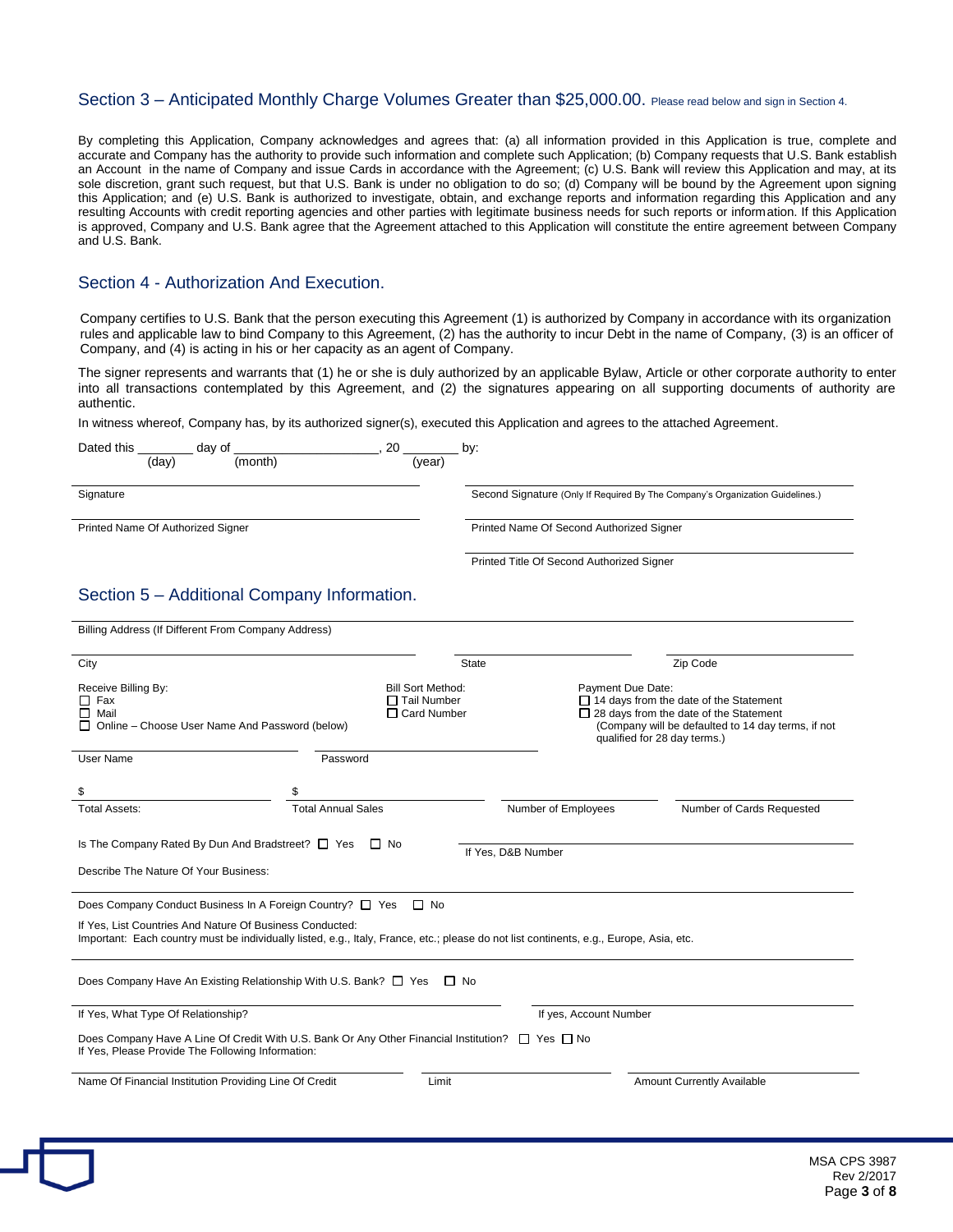### **Industry Category:**

Transportation  $\square$  Manufacturer  $\square$  Services  $\square$  Retail  $\square$  Construction  $\square$  Landscape  $\square$  Wholesaler □ Other \_\_\_\_\_\_\_\_\_\_\_\_\_\_\_\_\_\_\_\_\_\_\_\_\_\_\_\_\_\_\_\_\_\_\_\_\_\_

□ Note: Financial Statements May Be Requested For Specific Industry Types.

### **Type Of Organization:**

 $\square$  Corporation (Publicly Traded)  $\square$  Corporation (Private)  $\square$  Corpor Corporation (Publicly Traded) D Corporation (Private) D Corporation (Non Profit) D Partnership D LLC D LLP D Sole Proprietorship

## Section 6 – Flight Department Information

| <b>Flight Department Contact</b> |                                                                              |                      | <b>Phone Number</b>                    | Fax Number                                         |                           |
|----------------------------------|------------------------------------------------------------------------------|----------------------|----------------------------------------|----------------------------------------------------|---------------------------|
|                                  | Flight Department Address (If Different From Company.)                       |                      |                                        |                                                    |                           |
| City                             |                                                                              | State                |                                        | Zip Code                                           |                           |
|                                  | FAA Registration: $\Box$ Part 91 $\Box$ Part 135 $\Box$ Part 121 $\Box$ Part |                      |                                        |                                                    |                           |
|                                  |                                                                              |                      |                                        |                                                    |                           |
| Number Of Cards Per Aircraft     |                                                                              |                      | Anticipated Monthly Usage (Gallons)    | <b>Other Aviation Cards Used</b>                   |                           |
|                                  | Aircraft Information (Attach Additional Sheets If Necessary)                 |                      |                                        |                                                    |                           |
| <b>PILOT NAME</b>                | <b>TAIL NUMBER</b>                                                           | <b>AIRCRAFT TYPE</b> | <b>HOURS FLOWN PER</b><br><b>MONTH</b> | <b>FUEL CONSUMED</b><br><b>PER MONTH (GALLONS)</b> | <b>BASED AT</b><br>(ICAO) |

# Section 7 – Compliance with Applicable Statutes and Regulations.

 The parties shall maintain compliance with all statutes, regulations and U.S. Bank policy applicable to the products and services contemplated under this Agreement, including but not limited to Anti-Money Laundering and U.S. Economic Sanctions. To help the United States government fight the funding of terrorism and prevent money laundering activities, U.S. Federal law requires all financial institutions to obtain, verify, and record information that identifies each person (individual, corporation, partnership, trust, estate, or any other entity recognized as a legal person) who opens an account. U.S. Federal law also requires financial institutions to conduct ongoing Company due diligence, verify the identity of beneficial owners of certain legal entities, and comply with U.S. Economic Sanctions. U.S. Bank may require Identification Information on Company's affiliates, Participants, Related Parties, or Cardholders, as applicable, to provide Identification Information to U.S. Bank. **"Identifiable Information"** means legal names, physical street addresses, taxpayer identification numbers, dates of births or other information or documentation. **"Related Parties"** means Authorized Officers, Authorized Signers, beneficial owners or directors of Company or Company's affiliates. "**U.S. Economic Sanctions**" means the economic sanctions programs administered by the U.S. Department of Treasury's Office of Foreign Assets Control. applicable, to allow U.S. Bank to remain in compliance with U.S. Federal law or U.S. Bank policy. Company shall promptly provide such Identification Information to U.S. Bank, and Company shall cause its affiliates, Participants, Related Parties or Cardholders, as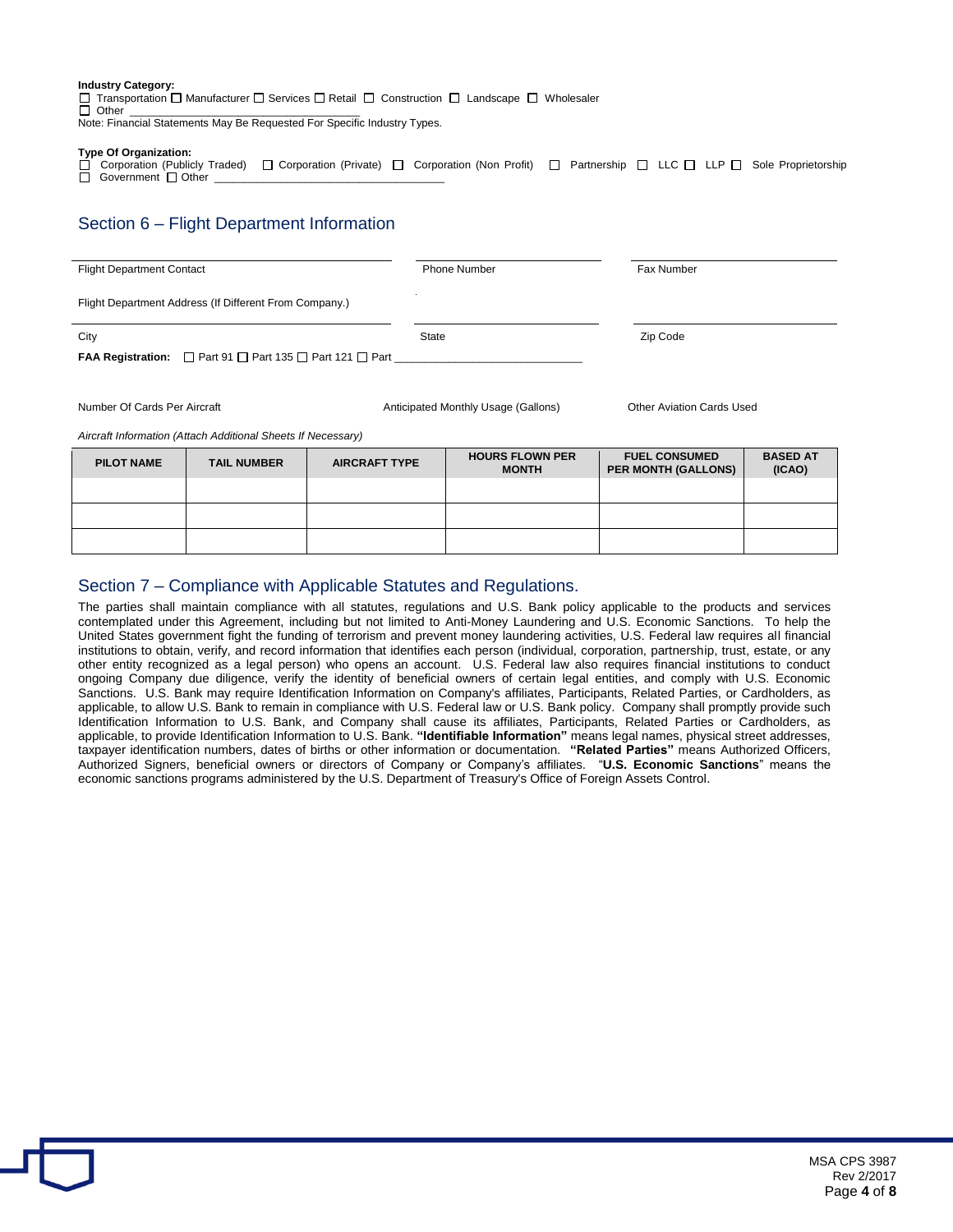# **U.S. Bank Multi Service Aviation Card <b>USbank** WILTI SERVICE



## **Terms and Conditions**

### *Please read and retain for your records and future reference.*

 The issuer of the Multi Service Aviation Card is U.S. Bank National Association dba Multi Service Aviation ("**U.S. Bank**" or "**MSA**"). The Multi Service Aviation Card Terms and Conditions (the "**Agreement**") is entered into by U. S. Bank National Association ("**U.S. Bank**") and the entity that signed the Application as "**Company**" for the establishment of a Program. This Agreement supersedes any previous and like agreements with Company. Any references in this Agreement to MSA refer to Multi Service Aviation.

- **1. EFFECTIVE DATE**. The terms and conditions of this Agreement will become effective when U.S. Bank has 1) approved the credit worthiness of Company and 2) approved this Application and Agreement. The "**Effective Date**" of this Agreement will be the date signed by Company.
- **2. SCOPE OF MULTI SERVICE AVIATION CARD PROGRAM**. Upon approval as indicated above, MSA will issue Multi Service Aviation Cards ("**Card(s)**") and establish related Accounts, including but not limited to Accounts accessed via electronic or mobile devices, ("**Accounts**") for Company and any affiliated entity as Company may designate in writing to MSA while this Agreement is in effect ("**Participant**") pursuant to the Multi Service Aviation Card Program policies and procedures. The MSA Card Program (the "**Program**") includes: transaction processing, reporting, billing, and payment systems with respect to purchases of aviation fuels and other products and services by corporate, commercial, and government aircraft operations ("**Services**"). Company will furnish a list, in writing, to MSA designating such Participant(s) and business names, if business activities are conducted under a name other than that of Company. Company shall have the right to exclude any Participant from the Program upon written notice to MSA. Company shall also provide aircraft identification information (if applicable). Unless MSA notifies Company to the contrary, or a Card has been terminated as provided herein, all Cards will expire upon the expiration or termination of this Agreement. All Accounts established and Cards issued hereunder will be used solely for business purposes and will be governed by this Agreement. "**Account**" means any Account established by MSA pursuant to this Agreement in the name of Company, its Participants or Cardholders, to which Debt is charged, regardless of whether or not a Card is issued.
- Account of Company, Participant or any Cardholder. "**Debt**" means all amounts charged to an Account including without limitation all purchases, fees, Late Charges, and other charges or amounts due that are owed to U.S. Bank by Company, its Authorized Officer(s), affiliates, Participants, or Cardholders. **3. LIABILITY**. Company, and if applicable, Authorized Officer, shall be liable for all Debt incurred or arising by virtue of the use of a Card or
	- a. structure applies to any PCL (as defined below) when Section 2 of the Application has been completed. **a.** Joint and Several Liability. Company and the Authorized Officer are jointly and severally liable to U.S. Bank for all Debt. This liability
	- $\mathbf{b}$ . Section 2 of the Application has not been completed. Corporate Liability. Company is solely liable to U.S. Bank for all Debt. This liability structure applies to any PCL (as defined below) when

### **4. BILLING PROCEDURE AND PAYMENT DUE DATE**.

- **a**. **Billing Procedure**. MSA will send to Company a weekly billing statement (the "**Statement**"), which will itemize all charges for the billing period. The amount shown on the Statement as "**Bill Total**" is due and payable upon receipt of the Statement by the Company.
- **b**. **Payment Due Date**. Company shall pay the amount shown on the Statement as Bill Total within the Payment Due Date as indicated in Section 5 of the Application above.
- disputed amounts, no later than the Payment Due Date set forth in Section 4.b., unless otherwise agreed upon by MSA and Company. Any unpaid portion of the Bill Total will be shown on subsequent Statements under the "**Account Summary**" section and noted as outstanding. In the event of Company's delinquency, U.S. Bank may elect to terminate this Agreement immediately upon notice to Company. Whether or not U.S. Bank has elected to terminate this Agreement, if any part of the amount under Account Summary shown on any Statement remains unpaid Payment Due Date or any succeeding Statement, Company also shall pay to U.S. Bank a "**Late Charge**" in an amount equal to 3/8 of 1% per week (19.5% APR) of such amount. Court costs plus reasonable attorney fees (as allowed by law) may be added to any delinquent balance referred to an attorney for collection. **5. DELINQUENCY**. An Account will become delinquent unless U.S. Bank receives the amount shown on the Statement as Bill Total, less any

 In the event Company fails to make full payment when due, Company acknowledges and agrees that U.S. Bank may, in addition to all other rights and remedies, invoke any and all statutory or equitable lien rights or those of any participating aviation merchants in connection with the enforcement of U.S. Bank's right to payment under this Agreement, and authorizes U.S. Bank to file a lien for the unpaid Debt, plus Late Charges from the date of the oldest unpaid Debt, aircraft title search fees, filing fees and attorney fees, against any aircraft for which Debt was incurred and made to Card(s). If the Debt remains unpaid, U.S. Bank may institute a suit against the Company to enforce the lien and collect the Debt.

 If a lien is filed, it will be based on the aircraft lien laws of the State of Texas (regardless of the domicile of the Company or where it does business, or the state of registration of the aircraft or where the aircraft owner resides or does business, or where any of the Services were furnished, or where jurisdiction may otherwise be proper regardless of where the aircraft was at the time such Debt were incurred). Venue for enforcement of this Agreement and any lien will be in the state courts of the Commonwealth of Virginia, USA, regardless of diversity issues or amounts owed, and by using this Card, the Company waives objections to U.S. Bank's choice of law or forum. Service of process by certified mail, return receipt requested, postage prepaid, and mailed to the Company at the address on the Application will be sufficient to confer jurisdiction regardless of where the Company is geographically located or does business. The Company will be liable to U.S. Bank for all costs and expenses of liens and litigation including, but not limited to, Late Charges, attorney's fees, court and discovery costs or other costs incurred by U.S. Bank in enforcing its rights hereunder.

 electronic means. Written communications relating to billing disputes must be sent to Multi Service Aviation at PO Box 13050, Overland Park, Kansas 66282-3050, by fax to 866-977-1505, or by email to [msacustomerservice@usbank.com](mailto:msacustomerservice@usbank.com). Communications should include the Company's and, if applicable, the Participant's name(s) and Account number(s), the dollar amount of any dispute or suspected error and a description of the dispute or error. Any communication regarding a dispute or suspected error must be received in written form by MSA within thirty (30) days from the last day of the billing cycle in which the disputed invoice was posted to the Account. If the disputed invoice is found to be an accurate billing transaction, then payment will be due as set forth in this Agreement. **DISPUTED BILLINGS**. Company may notify MSA of any disputes regarding charges or billings hereunder in writing, by telephone or by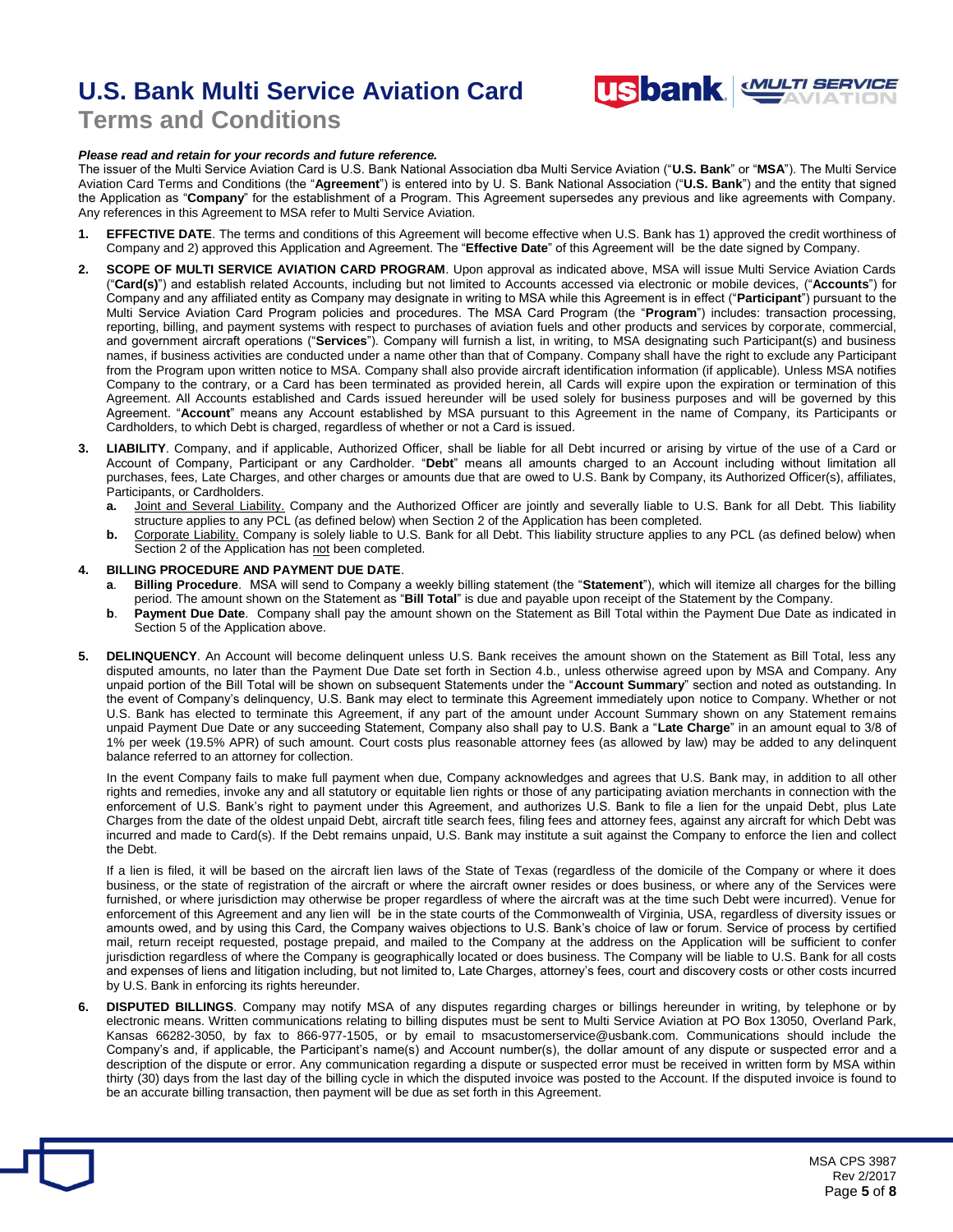### **7. LOST OR STOLEN CARD(S) OR COMPROMISED ACCOUNT(S).**

- **a**. Company or Authorized Officer shall immediately, upon receipt of such information, notify U.S. Bank of any lost or stolen Cards or any compromised Account information. Company or Authorized Officer shall also immediately notify U.S. Bank to cancel Cards or Account access. Such notification and/or request for cancellation can occur by telephone, in writing, or by any agreed to electronic means. Addresses and phone numbers at the time of this writing appear at the end of this Section 7.a. After notification has been made to U.S. Bank of such lost or stolen Cards or compromised Accounts or to cancel Cards or Accounts, use of such Cards or Accounts is expressly prohibited. Failure to notify U.S. Bank immediately of lost or stolen Cards or compromised Accounts or to request cancellation of Cards or Accounts, as required by this Section 7, may result in Company and/or Authorized Officer's liability for any charges, fees, transactions or purchases on such Cards or Accounts. Company and/or Authorized Officer shall not be liable for use of such Cards or Accounts following receipt by U.S. Bank of the notice required herein. Company and/or Authorized Officer agree to assist U.S. Bank in determining the facts, circumstances and other pertinent information related to any loss or possible unauthorized use of Cards or Accounts and to comply with such procedures as may be required by U.S. Bank in connection with the investigation. Such procedures may include the submission of pertinent information in writing, within sixty (60) days of the date of the loss. Notwithstanding the foregoing, U.S. Bank shall continue to process all claims for lost, stolen or unauthorized use of Cards or Accounts whether or not such information is submitted within sixty (60) days of the loss. Additionally, notwithstanding the foregoing, since Cardholders have no liability to U.S. Bank for lost, stolen or cancelled Cards or Accounts, should Company and/or Authorized Officer separately hold a Cardholder liable for any such loss related to Cards or Accounts, Company and/or Authorized Officer agree to advise Cardholder, in advance, of any liability that may be imposed on a Cardholder and Company and/or Authorized Officer acknowledge that any such liability imposed on any Cardholder cannot exceed fifty U.S. dollars (\$50.00). In any event, Company and/or Authorized Officer acknowledge that by complying with all such procedures losses by both parties may be limited. U.S. Bank is not responsible for controlling the use of any Card(s) or Account(s), other than as specifically provided herein. Notification can be made by telephone to 877-MSA-CARD (877-672-2273), in writing to Multi Service Aviation at PO Box 13050 Overland Park, KS 66282-3050 O[R msacustomerservice@usbank.com](mailto:msacustomerservice@usbank.com) or by facsimile at 877-977-1505.
- b. Cards in the Program, however, MSA shall not in any event be liable for any employee misuse of a Card or Account. **b.** Subject to the terms set forth above in this Section 7, MSA agrees it shall be liable for fraudulent charges incurred or arising by the use of
- time does not preclude U.S. Bank from ever applying such fee or charge. U.S. Bank reserves the right to change pricing upon thirty (30) days prior notice to Company. **8. PRICING**. The fees listed below may apply to this Agreement. Failure of U.S. Bank to apply any fee or charge outlined in this Agreement at any
	- returned funds fee of thirty U.S. Dollars (\$30.00). **a.** If any payment on an Account is returned unpaid or the bank fails to honor any payment to U.S. Bank, Company agrees to pay the
	- $h$ Late Charges as detailed in the "**DELINQUENCY**" section above.
	- c. United States and Canada. In some instances, the seven point five percent (7.5%) administration fee may be applied in Canada. **c.** An administration fee of seven point five percent (7.5%) is assessed on all non-fuel and some fuel transactions that occur outside of the
- **9. CONFIDENTIALITY**. U.S. Bank considers the Program to be a unique service involving proprietary information of U.S. Bank. Company agrees that the Program reports, manuals, documentation, systems, processes and related materials (whether or not in writing) are confidential and will be circulated only to employees and agents of Company, and only to the extent necessary for Company to participate in the Program. U.S. Bank agrees that it will maintain all non-public data relative to Company's Account(s) under the Program as confidential information and U.S. Bank agrees to use such data regarding Company exclusively for the providing of services to Company hereunder and not to release such information to any other party except its agents; provided, however, that U.S. Bank must disclose transaction information to merchants and third party processors. If Company participates in the Card Program through a third party, Company consents to U.S. Bank sharing certain Company information with such third party. U.S. Bank may collect, maintain and, at its option, disseminate information and data concerning charge activity which does not contain any direct or indirect identification of Company. The parties agree to take all reasonable steps to safeguard such proprietary information and not to release such information to any party, or agent not essential to participation in the Program.

### **10. TERM, TERMINATION AND SUSPENSION**.

- $a^{\dagger}$  "**Agreement Term**"), and shall continue thereafter until terminated by Company, U.S. Bank or MSA in accordance with this Section 10. After the conclusion of the Base Period either party may terminate this Agreement without cause, at any time, upon ninety (90) days prior written notice to the other Party. The effective date of termination shall be stated in the written notice of termination. All Cards and Accounts shall be deemed canceled effective upon termination of this Agreement. **a.** This Agreement shall remain in full force and effect for an initial term of five (5) years from the Effective Date of this Agreement (the
- $\mathbf{b}$ .  **to the other party, upon any one (1) or more of the following events: (i) dissolution or liquidation of the other Party, or Parent thereof, if** applicable; (ii) insolvency of the other party, or Parent thereof, if applicable, or the filing of a bankruptcy or insolvency proceeding by the other party, the appointment of a receiver or trustee for benefit of creditors of the other party or the other party enters into an arrangement with its creditors; (iii) any material and adverse change in the financial condition of the other party; or (iv) any failure by the other party to perform a material obligation of this Agreement. **b**. Notwithstanding the foregoing, a party shall have the right to terminate this Agreement immediately, by written notice of such termination
- U.S. Bank to U.S. Bank. Company, and Authorized Officer if applicable, shall remain liable for all Debt incurred or arising by virtue of the use of a Card or Account prior to the termination date. **c.** Upon termination of this Agreement for any reason, Company shall ensure destruction of all Cards and return all confidential information of
- $d_{-}$  has breached any term of this Agreement; (ii) Debt due from Company, in the aggregate, exceeds the ACL or PCL as these terms are defined in Section 15 of this Agreement; or (iii) an Account becomes delinquent. Court costs plus reasonable attorney fees (as allowed by law) may be added to any delinquent balance referred to an attorney for collection. **d.** U.S. Bank shall have the right to suspend any and all services and Debt to Company under this Agreement in the event that: (i) Company
- $e<sub>1</sub>$ **e.** Rights, Debt or liabilities that arise prior to the suspension or termination of this Agreement shall survive the suspension or termination of this Agreement.
- **f.** U.S. Bank may immediately take the following action:
	- i. Section 7 of the Application. **i.** U.S. Bank may suspend or terminate any Account if Company fails to comply with requests for Identification Information pursuant to
	- ii. Information submitted to U.S. Bank. U.S. Bank may terminate any Account if U.S. Bank is unable to verify the identity of Cardholder based on the Identification
	- iii - U.S. Bank of violating any requirement in Section 7 of the Application. U.S. Bank may terminate any Account if U.S. Bank is unable to verify that providing services to Cardholder does not pose a risk to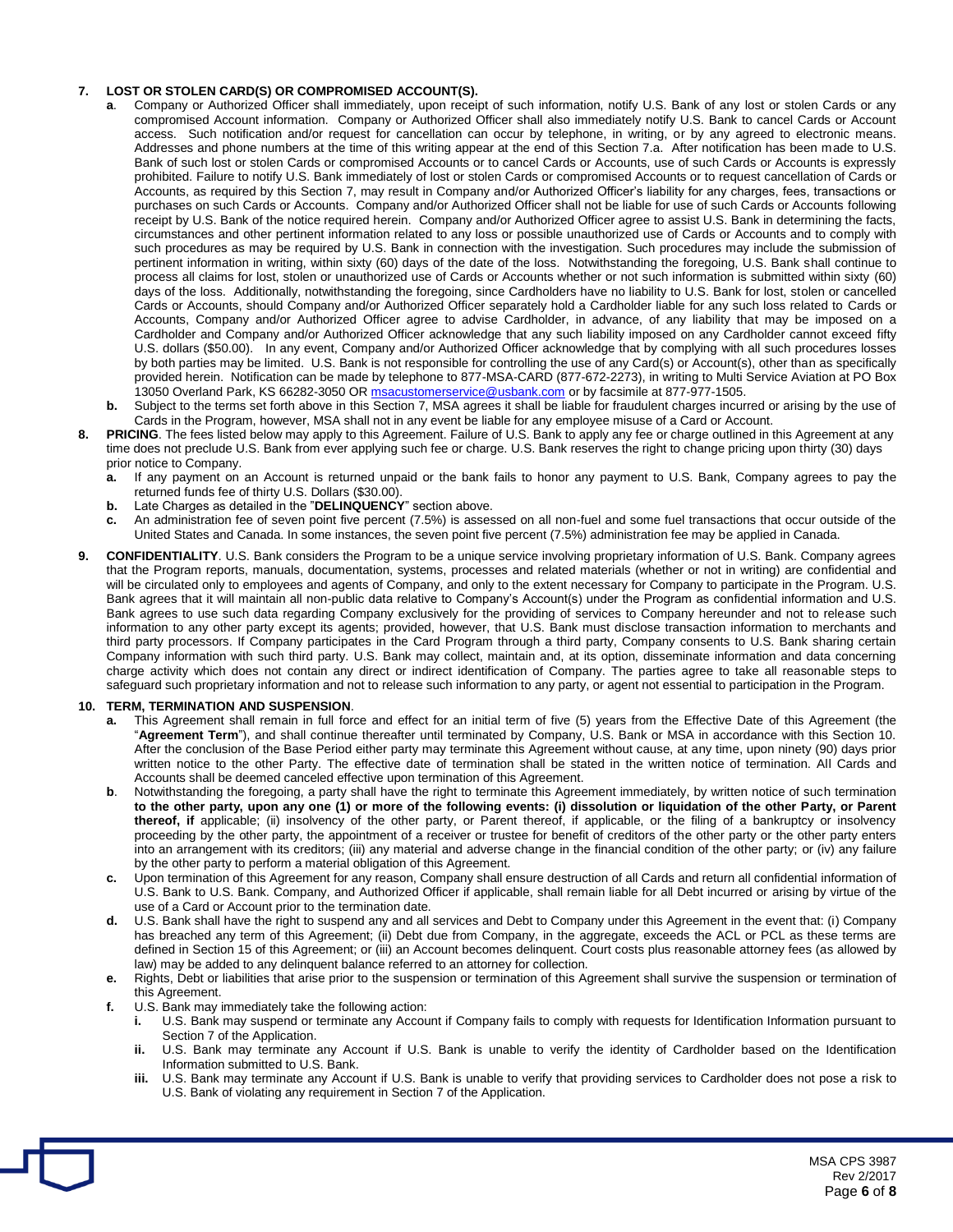- **iv.** U.S. Bank may terminate this Agreement for Company's failure to comply with Section 7 of the Application; or
- **v.** U.S. Bank may terminate this Agreement if U.S. Bank determines that provision of services under this Agreement is counter to any existing, new or amended law, regulation, regulatory interpretation, anticipated regulatory interpretation, or any enforcement of existing, new, or amended law, regulation, regulatory interpretation, or anticipated regulatory interpretation.

### **11. INDEMNIFICATION**.

- **a.** Except to the extent that any injury is due to Company's or a Participant's negligent acts or omissions, U.S. Bank shall indemnify and hold Company and Participants harmless against all losses, damages, costs, expenses and liability which may result in any way from any negligent or wrongful act or omission of U.S. Bank, its agents, employees and subcontractors. U.S. Bank shall indemnify and hold Company and Participants harmless against demands, claims, suits, or proceedings alleging infringement of any patent of the United States, or any trademark, service mark, copyright or other proprietary right arising out of or incident to this Agreement.
- **b.** Except to the extent that any injury is due to U.S. Bank's negligent acts or omissions, Company shall indemnify and hold U.S. Bank harmless against all losses, damages, costs, expenses and liability which may result in any way from any negligent or wrongful act or omission of Company, Participants, its agents, employees and subcontractors. Company and Participants shall indemnify and hold U.S. Bank harmless against demands, claims, suits, or proceedings alleging infringement of any patent of the United States, or any trademark, service mark, copyright or other proprietary right arising out of or incident to this Agreement.

### **12. LIMITATION OF LIABILITY. IN NO EVENT SHALL COMPANY, PARTICIPANT(S), U.S. BANK, MSA, OR ANY AFFILIATE OF U.S. BANK BE LIABLE TO THE OTHER PARTY FOR ANY CONSEQUENTIAL, SPECIAL, INDIRECT, OR PUNITIVE DAMAGES OF ANY NATURE.**

 **13. WARRANTIES**. Company warrants the truth, completeness and accuracy of the following in connection with this Agreement: (i) The financial information and all other information provided to U.S. Bank; (ii) This Agreement is a valid, binding and enforceable agreement; (iii) The execution of this Agreement and the performance of its obligations are within Company's power, has been authorized by all necessary action and does not constitute a breach of any agreement of Company with any party; (iv) Company has and continues to comply with all applicable state and federal statutes, ordinances, rules, regulations and requirements of governmental authorities as they relate to the use of the Card or participation in the Program; (v) the execution of this Agreement and the performance of its obligations under this Agreement will not cause a breach by it of any duty arising in law or equity; and (vi) Company possesses the financial capacity to perform all of its obligations under this Agreement. The parties agree that the failure of any of the above representations and warranties to be true during the term of this Agreement shall constitute a material breach of this Agreement and U.S. Bank will have the right, upon notice to Company, to immediately terminate this Agreement and all amounts outstanding hereunder shall be immediately due and payable.

 **U.S. Bank hereby disclaims any and all warranties with respect to goods and services purchased with its Cards or Accounts, including, without limitation, the implied warranty of merchantability or fitness for a particular purpose.** This warranty and damages disclaimer shall apply whether U.S. Bank acts as card issuer, arranger of third party credit, or otherwise.

### **14. FINANCIAL INFORMATION**.

- a. information as requested by U.S. Bank to perform periodic credit reviews. Unless such information is publicly available or available through U.S. Bancorp (the parent Company of U.S. Bank) or any of its subsidiaries, Company shall either provide: (i) if Company anticipates monthly charge volume of equal to or less than \$[25,000.00](https://25,000.00) either the last year of annual financial statements OR information about an Authorized Officer who U.S. Bank may underwrite on behalf of Company within Section 2 of the Application; (ii) if Company anticipates monthly charge volume of greater than \$[25,000.00](https://25,000.00) but less than \$[250,000.00,](https://250,000.00) the last two (2) years of annual financial statements, or (iii) if Company anticipates monthly charge volume of greater than [\\$250,000.00](https://250,000.00), the last three (3) years of annual financial statements. If the initial set of financial statements is older than five (5) months when provided, Company must also provide interim financial statements. Annually thereafter, as soon as available and in any event not later than one hundred twenty (120) days after the end of each fiscal year of Company, Company must provide the previous year's financial statements. U.S. Bank prefers audited financial statements that have been prepared by Company's independent certified public accountant. In the event U.S. Bank requires additional information to conduct its review of Company, or if Company's monthly charge volume increases such that the information it provided as described in 14.(i) above is no longer sufficient for underwriting Company, Company agrees to provide to U.S. Bank the information set forth in 14.(ii), (iii) or (iv) above, as the case may dictate, and if requested, such other information regarding the business, operations, affairs, and financial condition of Company as U.S. Bank may reasonably request. Such information may include, but is not limited to, quarterly financial statements, organizational charts, executive biographies and other formal documentation. Since this Agreement is for an extension of credit with a financial institution and not a vendor services agreement, Company shall provide
- **b.** Company must promptly notify U.S. Bank in writing of any material change to any information provided to U.S. Bank at any time in contemplation or in furtherance of this Agreement, including, without limitation the Company's primary business, legal organization (e.g., partnership, corporation, etc.), change in control or sale of affiliates, subsidiaries, or other entities participating under the agreement.
- **15. CREDIT ACCOUNTS.** Upon U.S. Bank approval, U.S. Bank will establish credit limits and related controls necessary for the Distributor Account. At its sole discretion, U.S. Bank may revise any credit limits or controls associated with this Program and will providewell notice to Distributor of any decrease in a Program credit limit that results in an amount lower than the current amount outstanding on the Account. Within ten days of such notice, Distributor shall make a payment to U.S. Bank sufficient to reduce the amount outstanding to an amount that is equal to or less than the revised credit limit.
- **16. CHANGE IN TERMS OF THE AGREEMENT**. U.S. Bank may change the APRs, fees and other Account terms in the future based on your experience with U.S. Bank National Association and its affiliates as provided under the agreement and applicable laws at any time by giving Company notice. If permitted by applicable law, such changes will apply to existing Account balances as well as future purchases. If Company does not accept the changes, Company must notify U.S. Bank in writing within 25days after the date of the notice that Company refuses to accept the changes and elects to terminate this Agreement. Should Company elect to terminate this Agreement pursuant to this Section, all outstanding Debt will become due and payable by Company to U.S. Bank or MSA, according to the terms of the existing Agreement. Company will also be responsible for ensuring the destruction of all Cards.
- **17. REGISTERED MARKS AND TRADEMARKS**. Company has no right, title or interest, proprietary or otherwise, in or to the name or any logo, copyright, service mark or trademark owned or licensed by U.S. Bank.
- **18. NOTICES**. Except with respect to notices relating to the status of individual Cards which may be established in writing between U.S. Bank and Company or a Participant, all notices, requests and other communication provided for hereunder must be directed to Company at the address